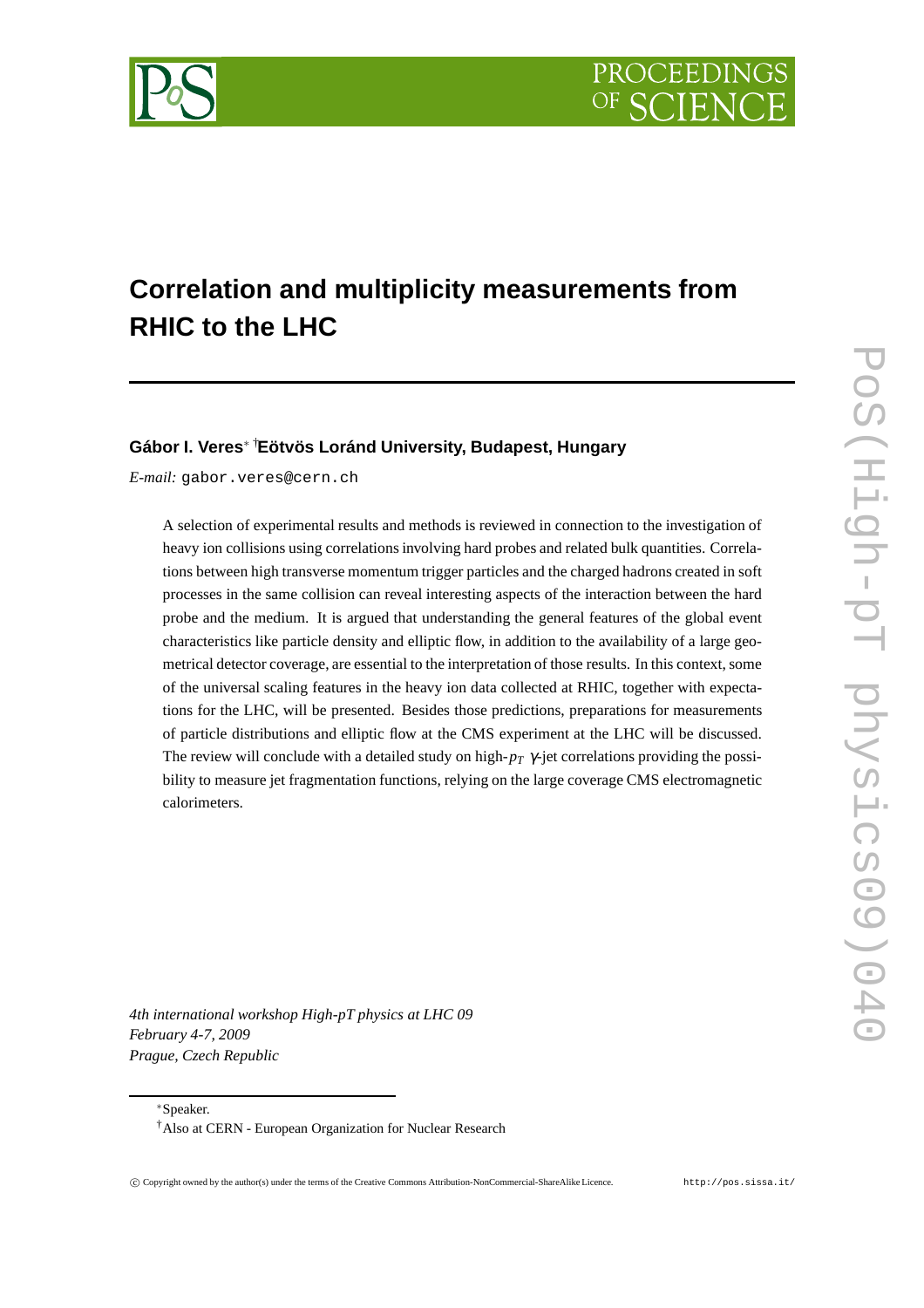# **1. Introduction**

The general goal of the experimental studies of high energy nuclear collisions is to create a new phase of matter at very high density and temperature, where partons become the relevant degrees of freedom, instead of hadrons. The conditions in the created medium are thought to be similar to that in the early Universe well before the nucleosynthesis. Significant part of the experimental evidence that a new form of matter is created in these collisions comes from results related to high transverse momentum (high-*p<sup>T</sup>* ) particles. At the LHC, fully developed jets will also be reconstructed. The interaction between those high- $p<sub>T</sub>$  objects and the produced medium is considered to be a useful tool to reveal certain features of the elusive new form of matter. Correlation measurements between high- $p_T$  particles and the hadrons constituting the 'bulk' of the heavy ion events have gained a lot of importance recently [1, 2].

These correlation measurements are not independent of the general bulk features of the heavy ion event. In particular, elliptic flow correlations form an important 'background' to the 'jet-bulk' correlations. Experimental biases caused by selecting a high-*p<sup>T</sup>* particle (or jet) in the event depend on the pseudorapidity-density, *dN*/*d*η. Particle yields per trigger particle are also calculated from the correlation functions using the inclusive  $dN/d\eta$  distributions [3, 4].

Concerning the interpretation of the correlation measurements, a lot can be learned from extending the  $\eta$ -region (or  $\Delta \eta$  region) of these studies beyond mid-rapidity [5, 6]. However, the above mentioned bulk quantities strongly depend on the pseudo-rapidity,  $\eta$ . The dependence is not an arbitrary one, on the contrary: various simple regularities, scaling and factorization features can be observed in the data taken at different collision energies, nuclear sizes and centralities [7]. Some of these important observations will be mentioned, the understanding of which are probably necessary to complete our physical picture of the correlations found in the data.

It will be important to achieve a good assessment of these bulk features at the LHC as well, in particular to be able to account for backgrounds and biases in the correlation measurements with high- $p_T$  probes. The preparations within the CMS heavy ion program for the measurement of  $dN/d\eta$  and elliptic flow ( $v_2$ ) will be discussed, together with the capabilities of CMS to measure various types of correlations. As an important example, a Monte-Carlo simulation based analysis of gamma-jet correlations will be presented, as a means of determining the quenching effect on the jet fragmentation functions, utilizing the large acceptance and high segmentation of the CMS electromagnetic calorimeters.

### **2. Correlations with a high-***p<sup>T</sup>* **particle**

One of the most important discoveries of the Relativistic Heavy Ion Collider (RHIC) is that high-energy partons interact strongly and lose a large fraction of their energy as they traverse the medium produced in heavy ion collisions. The amount of energy loss can be estimated already from charged hadron transverse momentum spectra in nuclear collisions, compared to more elementary (usually  $p+p$ ) collisions [8, 9, 10, 11]. A widely used method to quantify the suppression of high- $p_T$ particle production in heavy ion collisions is to calculate the nuclear modification factors, defined as:

$$
R_{AA}(p_T) = \frac{\sigma_{pp}^{inel}}{\langle N_{coll} \rangle} \frac{d^2 N_{AA} / dp_T d\eta}{d^2 \sigma_{pp} / dp_T d\eta},
$$
\n(2.1)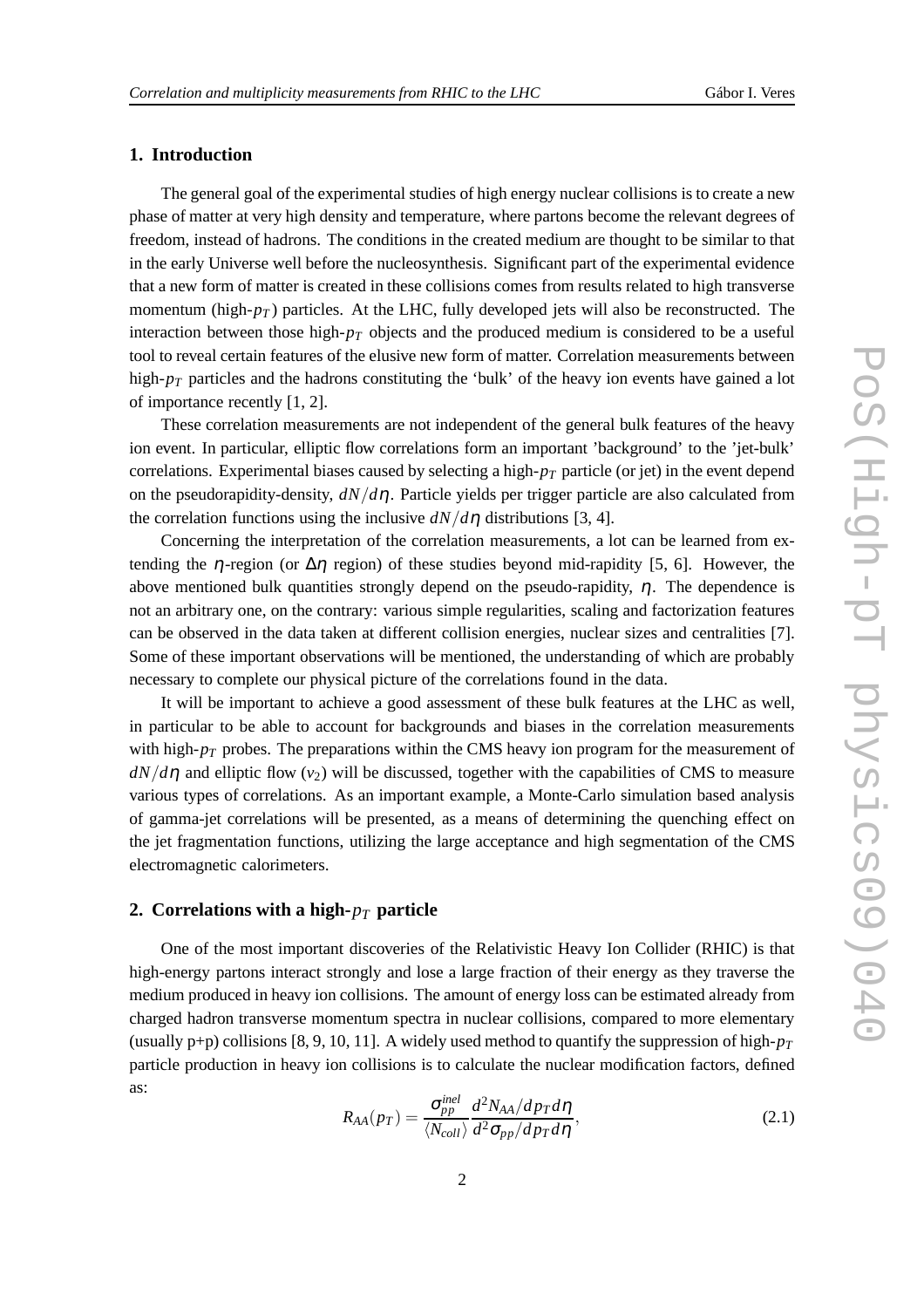

**Figure 1: Left:** the sketch of the two particle azimuthal angle correlation measurement. The thick arrow represents the high- $p<sub>T</sub>$  trigger particle, while the other arrows depict associated particles, in a plane perpendicular to the beam. The ellipse symbolizes the azimuthal angle distribution (averaged over many events). **Center:** correlated yield per trigger particle, using  $p_T^{trig} > 2.5$  GeV/c, as a function of Δη and Δφ for 200 GeV p+p events generated by PYTHIA [12]. **Right:** the correlated yield for Au+Au collisions at 200 GeV/nucleon pair collision energy, measured by PHOBOS [3, 4].

where  $\langle N_{coll} \rangle$  is the mean number of binary nucleon-nucleon collisions in a given centrality class of the data. Without nuclear effects,  $R_{AA} = 1$  is expected at high  $p_T$ .

The effect of the large amount of energy lost by energetic partons traversing the medium is also observed in azimuthal correlations, where back-to-back high-*p<sup>T</sup>* particles disappear in central Au+Au collisions [13]. In these measurements, a high- $p<sub>T</sub>$  trigger particle is selected from a given heavy ion event, and some, or all of the other particles in the same event are called associated particles, as sketched on the left panel of Fig. 1. The correlation between the direction of the trigger and associated particles is measured, usually both in the azimuthal angle  $(\phi)$  and pseudorapidity  $(\eta)$  direction. For associated particles selected to have high momentum, the behavior is consistent with the surface emission of jets, caused by the presence of an opaque medium that completely absorbs those jets directed at the interior of the collision zone.

The energy and momentum of the away-side jet has to be present in the final state due to the energy-momentum conservation, and it is necessarily carried by the associated particles in the same event. Therefore, there is a strong motivation to study the correlations between high-*p<sup>T</sup>* trigger and lower  $p_T$  associated particles. Close to mid-rapidity, data collected at RHIC show several nontrivial features of those correlation functions. In addition to a broadening of the awayside structure relative to p+p [1, 2], a clear enhancement in the correlation near  $\Delta \phi = 0$  is also observed. This structure has been called the 'ridge' [14]. Although the ridge close to mid-rapidity has been qualitatively described by a diverse assortment of proposed mechanisms using various theoretical approaches [5, 15, 16, 17, 18, 19, 20, 21], the precise origin of the structure is still not well understood. The PHOBOS collaboration have used the uniquely broad  $\eta$  acceptance of their multiplicity detector to measure the ridge structure (and its dependence on event centrality) at large relative pseudo-rapidity  $(\Delta \eta)$ , and thereby constrain the possible interpretations of particle production correlated with high-*p<sup>T</sup>* trigger particles.

The trigger particles used in the PHOBOS data have been selected with  $p_T > 2.5$  GeV/c and  $0 < η$ <sup>trig</sup> < 1.5. Associated particles (*p*<sub>*T*</sub> > 4 MeV/c at  $η ≈ 3$ , *p*<sub>*T*</sub> > 35 MeV/c at  $η ≈ 0$ ) are detected in a single-layered silicon detector, covering  $|\eta| < 3$ .

The raw per-trigger distribution of same-event pairs,  $s(\Delta\phi, \Delta\eta)$  was divided by the raw distri-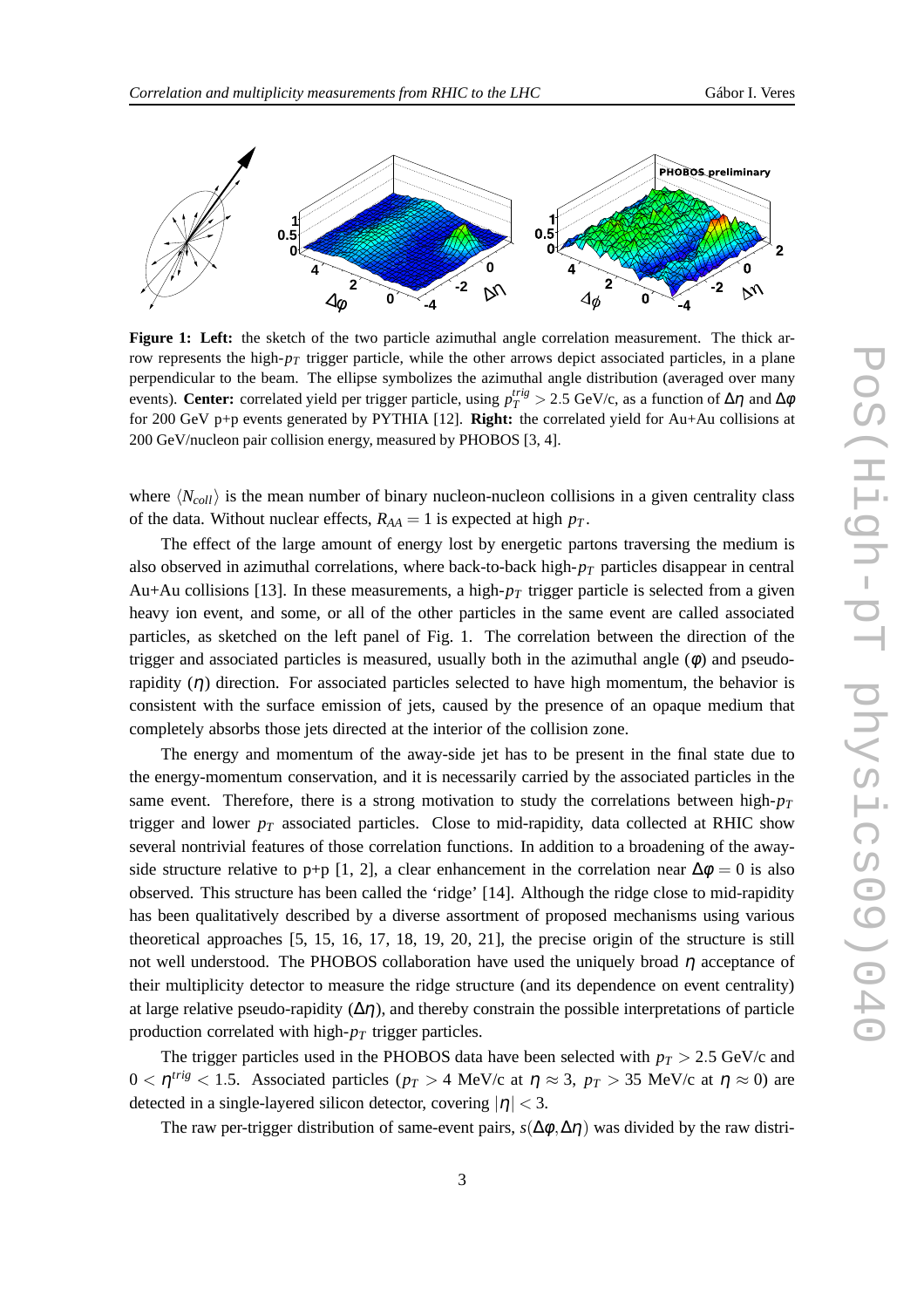

**Figure 2: Left:** per-trigger correlated yield for central (0-10%) Au+Au events measured by PHOBOS [3, 4], integrated over the near side ( $|\Delta\phi| < 1$ ) compared to PYTHIA [12] (dashed line) and to the momentum kick model prediction [5] (solid line) as a function of ∆η. Boxes represent the systematic uncertainty. **Right:** average yield of the ridge as a function of  $N_{part}$  in the  $-4 < \Delta \eta < -2$  range from the left plot [3, 4]. Boxes represent the systematic errors.

bution of mixed-event pairs (the 'background'),  $b(\Delta \phi, \Delta \eta)$ , to remove detector effects:

$$
\frac{1}{N_{trig}} \frac{d^2 N_{ch}}{d \Delta \phi d \Delta \eta} = B(\Delta \eta) \cdot \left[ \frac{s(\Delta \phi, \Delta \eta)}{b(\Delta \phi, \Delta \eta)} - a(\Delta \eta) [1 + 2V(\Delta \eta) \cos(2\Delta \phi)] \right]
$$
(2.2)

The last term in Eq. 2.2 is due to elliptic flow, quantified by  $v_2$ . It is completely erased in the event mixed sample, giving a uniform background distribution in  $\Delta \phi$ . However, both the trigger and the associated particles are affected by  $v_2$ , resulting in a flow modulation, to be subtracted from the correlation. The modulation is denoted by  $V(\Delta \eta)$ , and can be approximated by  $\langle v_2^{trig} \rangle$  $\langle v_2^{assoc} \rangle \times \langle v_2^{assoc} \rangle$ with each term taken from the published PHOBOS  $v_2$  results, in a factorized form vs.  $N_{part}$ ,  $p_T$  and <sup>η</sup> [22]. The scale factor *a*(∆η) in Eq. 2.2 is introduced to balance the trigger bias between signal and mixed-event distributions, calculated with the ZYAM method [23].  $B(\Delta \eta)$  is the corrected, published inclusive  $dN/d\eta$  distribution [24] convoluted with the  $\eta$  distribution of trigger particles.

The Au+Au correlation from PHOBOS is shown on the right panel of Fig. 1, and can be compared to those in p+p events simulated with PYTHIA [12] (center panel of Fig. 1). The correlation in p+p events has a jet-fragmentation peak close to  $\Delta \eta \approx \Delta \phi \approx 0$  and an away-side structure around  $\Delta\phi \approx \pi$  that has similar width in  $\Delta\phi$  but is much more extended in  $\Delta\eta$ . In central Au+Au collisions, not only is the away-side structure broader in  $\Delta \phi$ , but the near-side peak now sits on a pedestal, a ridge of correlated partners extending (at least) to  $|\Delta \eta| = 4$  [4, 25].

To further examine the near-side structure, the correlated yield is integrated over  $|\Delta\phi| < 1$ and plotted as a function of  $\Delta \eta$  on the left panel of Fig. 2 for the 10% most central Au+Au collisions. There is an approximately  $\Delta \eta$ -independent correlated yield of about 0.3 particles per unit of pseudo-rapidity, even at large  $\Delta \eta$ . The prediction of the momentum kick model [5] is found to agree well with the data. This model postulates a parton *y*-distribution at the time of the jet-parton collision that is broader than the *y*-distribution of final state hadrons. That suggests that the shape of the ridge is sensitive to the earliest moments of the Au+Au collision, and can be used as a probe of the initial parton *y*-distributions [6]. The centrality dependence of the average ridge yield far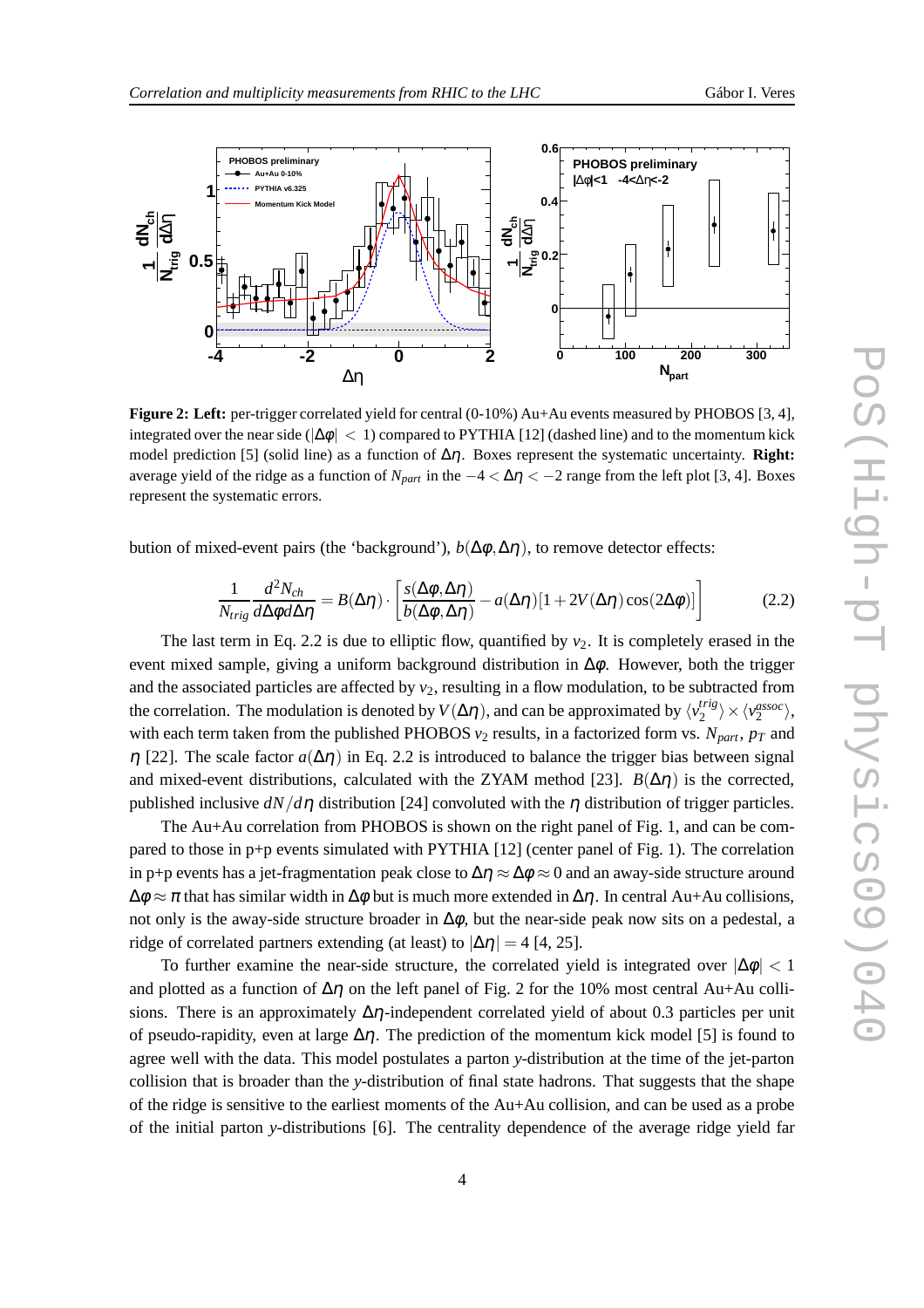

**Figure 3: Left:** the geometrical acceptance of the PHOBOS Ring (light), Octagon (medium) and Inner Vertex (dark) detectors for particles emitted from the nominal interaction point, as a function of  $\eta$  and  $\phi$ [26]. **Right:** CMS acceptance of tracking, calorimetry, and muon identification in  $\eta$  and  $\phi$ . The size of a jet with a cone R=0.5 is depicted for illustration.

away from the trigger  $(-4 < \Delta \eta < -2)$  is shown on the right panel of Fig. 2. The ridge yield decreases towards more peripheral collisions, until it vanishes and becomes consistent with zero in the most peripheral bin analyzed, at  $\langle N_{part} \rangle = 80$  [3, 4].

#### **3. Correlations and bulk properties**

As discussed in the last section, extending mid-rapidity measurements to large  $|y|$  or  $|\eta|$  regions is extremely valuable for the interpretation of correlation results and to test phenomenological models. While it has been possible to cover almost the full longitudinal phase phase with active detectors in fixed-target experiments (like e.g. NA49 and NA61 at the SPS), with the increasing collision energy frontier - meaning collider experiments - it is more and more difficult. Examples of collider experiments known for their outstanding forward instrumentation are BRAHMS and PHOBOS at RHIC, and CMS and TOTEM at LHC. For illustration, the  $\eta - \phi$  coverage is shown on Fig. 3 for PHOBOS and CMS. The single-layered silicon detector for charged particle detection of PHOBOS is extended to  $|\eta| < 5.4$ . In CMS, full tracking information is available for  $|\eta| < 2.4$ , the electromagnetic ( $|\eta| < 3$ ), and hadronic ( $|\eta| < 5$ ) calorimetry is extended with the CASTOR calorimeter into the  $5 < |\eta| < 7$  and with the ZDC into the  $|\eta| > 8$  region.

Besides having the experimental capability, the systematic study of the bulk quantities as a function of energy, centrality (system geometry) and system size has found that the data exhibit remarkable scaling and factorization features. Particularly, the  $dN/d\eta$  and  $v_2$  measurements and its features are strongly related to correlation measurements with high-*p<sup>T</sup>* trigger particles, as discussed earlier. In this section, some of these scaling features will be presented.

The extended longitudinal scaling of the *dN*/*d*<sup>η</sup> distributions in Au+Au collisions measured by the PHOBOS experiment at various collision energies is illustrated on the left panel of Fig. 4 for central collisions. By plotting the particle density as a function of  $\eta' = \eta \pm y_{beam}$  (essentially transforming the frame of reference to the rest frame of each projectile), the data fall onto a common, energy-independent limiting curve, in a sizeable  $\eta'$  region. Assuming this scaling behavior to hold for higher energies, and that the mid-rapidity particle density is the logarithmic function of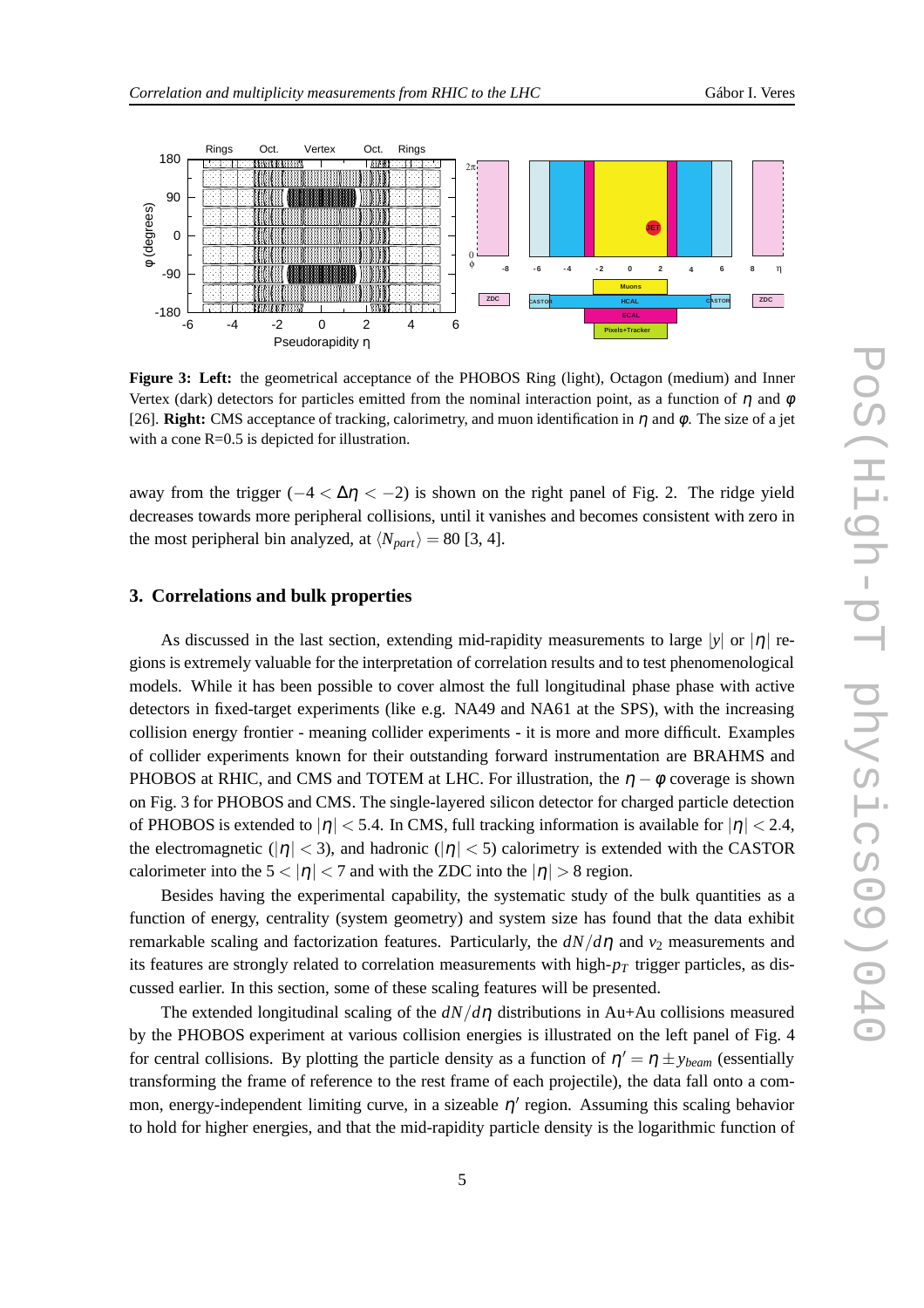

**Figure 4: Left:** Pseudo-rapidity distributions, *dNch*/*d*η, normalized by the number of participating nucleon pairs, for primary charged hadrons in central Au+Au collisions at RHIC [27, 28] ( $\sqrt{s_{NN}}$  =19.6-200 GeV) and extrapolation for Pb+Pb at LHC ( $\sqrt{s_{NN}}$  = 5500 GeV). **Right:** The elliptic flow measured by PHOBOS, in Au+Au collisions at  $\sqrt{s_{NN}}$  = 19.6-200 GeV, in the 0-40% centrality range, as a function of  $\eta$  – *y*<sub>beam</sub> [29]. The error bars represent the statistical errors  $(1\sigma)$ .

 $\sqrt{s}$ , one obtains a simple data-driven expectation for the  $dN/d\eta$  distribution at the LHC (for the nominal collision energy of 5.5 GeV/nucleon pair) [27, 28], as depicted by the solid line on the left panel of Fig. 4.

Another remarkable feature of the bulk quantities is a similar longitudinal scaling of the  $v_2$ coefficients characterizing the elliptic flow, observed by the PHOBOS experiment. The  $v_2$  values measured in Au+Au collisions at various collision energies, again, as a function of  $\eta' = \eta - y_{beam}$ , fall onto a common, energy-independent limiting curve [29], as shown on the right panel of Fig. 4. The precise measurements of the longitudinal features of the bulk properties are important for understanding the correlation results. In particular, an extensive data set on  $v_2$  as a function of centrality,  $p_T$  and  $\eta$  was used to correctly evaluate the associated yield to a high- $p_T$  trigger particle at large  $\Delta\eta$  values.

The comparison of collisions with different centralities and system sizes (nuclear mass numbers) is useful to study the role of the collision geometry in the *dN*/*d*<sup>η</sup> distributions. A recent analysis by the PHOBOS collaboration have shown that the fraction of the participant nucleons in the collision,  $N_{part}/2A$  (where *A* is the mass number) is a good scaling variable when comparing Cu+Cu and Au+Au collisions. The centrality evolution of  $dN/d\eta$  distributions can be quantified by the  $R_{PC}^{Npart}$  ratio - the ratio of peripheral and central data, normalized by the number of participant nucleons, *Npart* - with great experimental precision, due to the cancellation of certain systematic errors. It was found that this ratio is the same within the small uncertainties for Cu+Cu and Au+Au collisions, if the selected centrality bins for the two systems have the same *Npart*/2*A* ratio [30]. It seems that the fraction of participating nucleons determines the evolution of the  $dN/d\eta$  shape with centrality, independently of *A*. This is illustrated on Fig. 5, at the lowest RHIC energy (for that allows the largest forward coverage of the detectors relative to the beam rapidity).

In summary, a lot of simplicity and order can be found in the experimental data on the bulk features of the heavy ion collisions, which can prove useful, if not essential, in evaluating more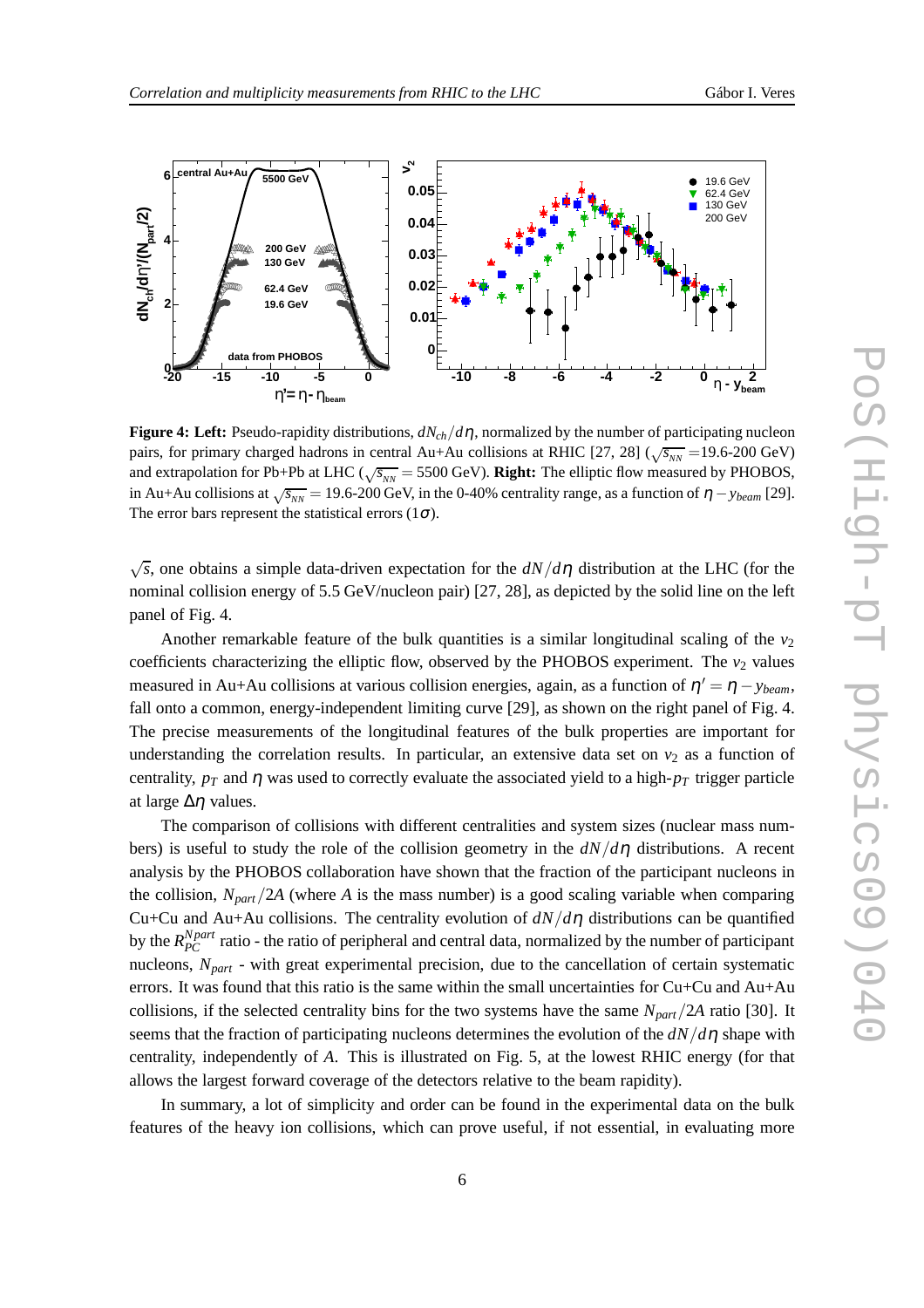

**Figure 5:** The ratio  $R_{PC}^{Npart}(\eta')$  of the  $(dN_{ch}/d\eta')/\langle N_{part} \rangle$  distributions for Cu+Cu and Au+Au collisions at the lowest RHIC energies, measured by PHOBOS in Cu+Cu and Au+Au collisions for centrality bins selected such that *Npart*/2*A* is similar for the two systems [30]. The error bars represent a 90% C.L. systematic error on the ratio.

complicated correlation measurements. While correlations involving high-*p<sup>T</sup>* particles are intended to probe the created medium, a lot of other quantities  $\left(\frac{dN}{d\eta}, v_2\right)$ , event plane, centrality, system size) are necessary to characterize the event that the high- $p<sub>T</sub>$  probe was embedded in.

#### **4.** *dN*/*d*<sup>η</sup> **and correlation measurements with CMS**

The present, last section is devoted to preparations within the CMS heavy ion program for the measurement of particle distributions and certain correlations in the first Pb+Pb, and in the preceding first p+p data taking run.

The silicon pixel detector is a multiple-layer, highly segmented tracking device in the proximity of the interaction point at the center of the CMS apparatus. The occupancy of the pixels will not exceed a few percent even in the Pb+Pb data taking mode. A simple cluster counting method was developed that can be used to measure the *dN*/*d*<sup>η</sup> distribution of charged particles, including the low- $p_T$  region down to  $p_T \approx 30$  MeV [31]. Neither precise alignment, nor tracking is necessary to complete this analysis. One important component of the background is the presence of looper particles in the magnetic field that cross the pixel barrel layers multiple times. These can be discriminated against at high  $\eta$  using a cut on the energy loss or the cluster width expected for particles crossing the layer at correspondingly shallow angles. The reconstructed *dN*/*d*<sup>η</sup> distribution from the three pixel layers, together with the simulated truth, is plotted on the left panel of Fig. 6, for p+p collisions at  $\sqrt{s}$  =14 TeV. Since the various types of p+p events (single- and doublediffractive, non-diffractive etc.) contribute to the inclusive multiplicity distributions differently, the shape of the  $dN/d\eta$  distribution depends on the total multiplicity. The effect can also be studied with the cluster counting method, and the reconstructed distributions together with the simulated truth in various multiplicity bins can be seen in Fig. 6 [31].

Significant effort was spent on the extension of the charged particle tracking in CMS into the low transverse momentum region, at the same time, maintaining a low fake rate both in p+p and Pb+Pb collisions. Based on the careful optimization of the specific energy loss measurement in the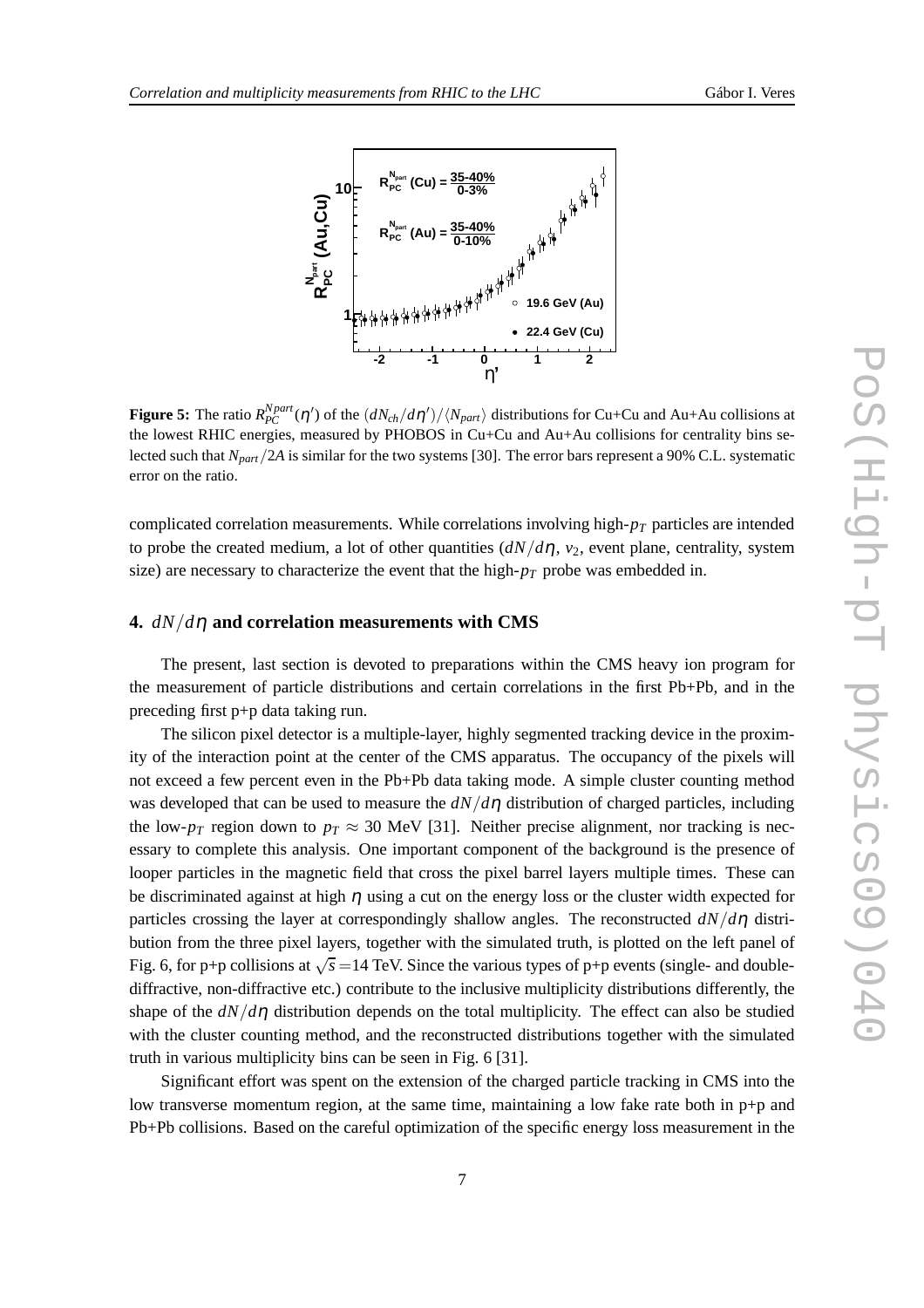



**Figure 6: Left:** charged particle  $dN_{ch}/d\eta$  distributions of simulated (histogram) and reconstructed (symbols) p+p events [31] at  $\sqrt{s}$  = 14 TeV using the CMS pixel detectors. Different symbols (shifted slightly in  $\eta$  for clarity) correspond to each of the three pixel layers in CMS. Error bars show the statistical errors corresponding to 5000 p+p events. **Right:** the same  $dN_{ch}/d\eta$  distributions in six multiplicity classes, in the first CMS pixel layer. The error bands represent uncertainties from the vertex bias and from the model dependence of the corrections.

CMS silicon tracker system, the charged pions, kaons and protons can be also identified in the low momentum range [32], as illustrated in Fig. 7 together with empirical fits. The particle identification combined with a low fake rate,  $low\text{-}p<sub>T</sub>$  tracking opens the way to correlation measurements such as HBT correlations, other two-particle correlations, even with identified particles, resonance reconstruction, etc. The CMS tracker is covering full  $2\pi$  azimuthal angle, thus can be used to determine the event plane and the elliptic flow in Pb+Pb collisions with high accuracy. Corresponding studies can be found in [33].

Of course, CMS is designed for reconstruction of high-*p<sup>T</sup>* objects, and it has excellent capabilities in high-*p<sup>T</sup>* tracking and jet reconstruction. Both features are utilized in studies of the nuclear modification factors,  $R_{AA}$ , at very high  $p_T$  in heavy ion collisions. At the nominal Pb+Pb luminosity at the LHC with about one month of data taking, the *RAA* ratio can be measured only up to  $p_T \approx 100$  GeV/c if the available bandwidth is filled with minimum bias events. However, the  $p_T$  reach of the measurement can be extended to about 300 GeV/c when using a jet trigger [33], since those high- $p_T$  particles are originating from jet fragmentation. The expected  $R_{AA}$  factors are shown in Fig. 8 without (left) and with (right) applying the jet triggers. The large coverage of the CMS calorimeters makes it possible to develop an effective and meaningful jet trigger with multiple thresholds at the nominal Pb+Pb luminosity. The charged particle  $p_T$  spectra from the events satisfying the trigger conditions with various thresholds are then merged together, using the minimum bias data sample.

There are several different ways to experimentally assess the parton energy loss due to the interaction with the created medium. It is expected that the collisional and radiative energy loss of the partons will modify their fragmentation functions depending on their path length travelled in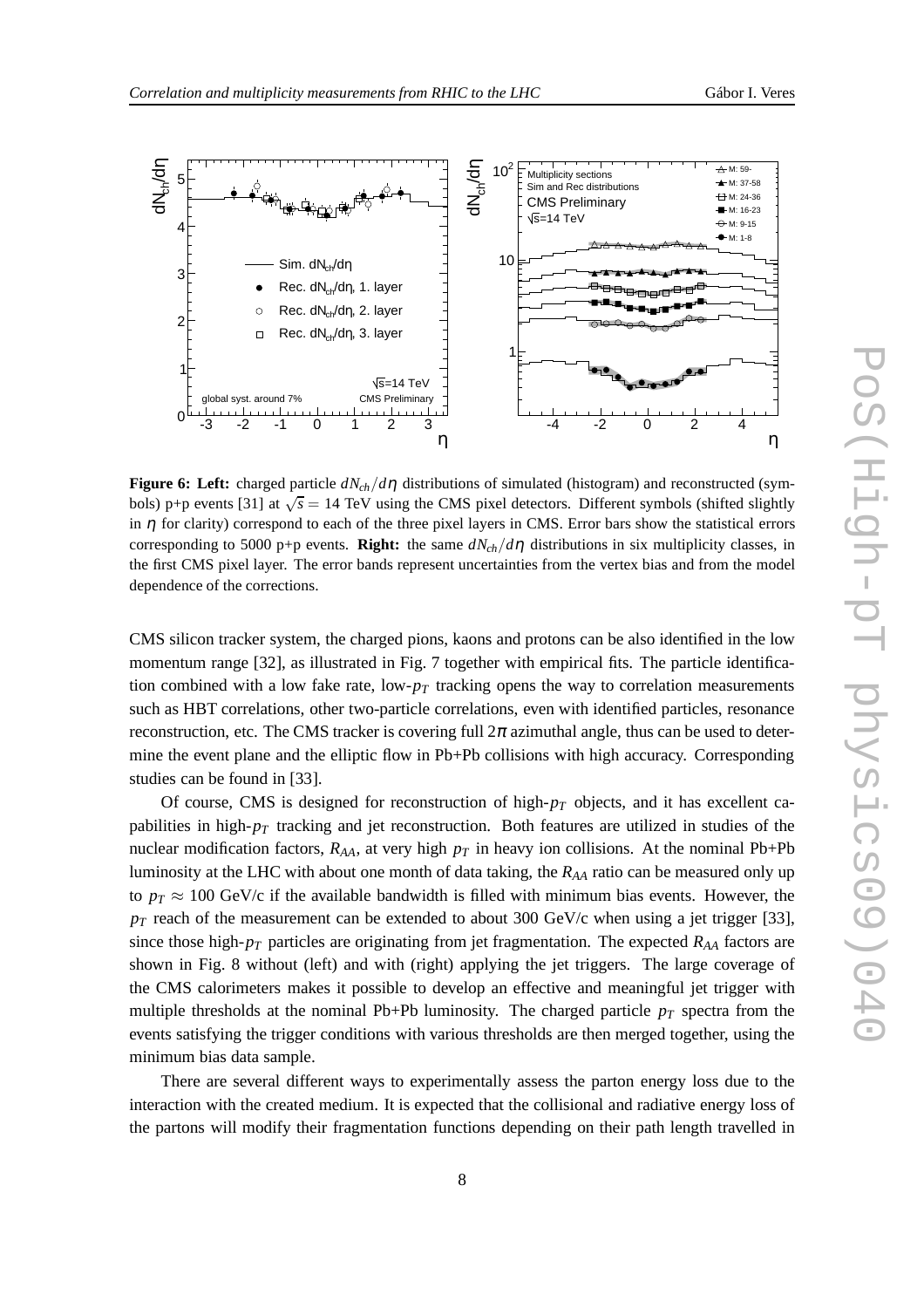

**Figure 7:** Differential yields of identified charged pions (**left**), kaons (**center**) and protons (**right**) from simulated p+p events at  $\sqrt{s}$  = 14 TeV, using the specific energy loss in the CMS tracker, in the  $0 < |y| < 1$ range, split into 0.2 unit wide rapidity bins, with empirical fit functions [32]. Values are successively shifted upwards by 1 for pions, by 0.1 for kaons, and by 0.05 for protons.

the medium, and on the medium density. With Pb+Pb collisions at LHC energies it will be possible to perform the first detailed measurements of the in-medium modifications of jet fragmentation functions, using the γ-jet channel. Since the photon does not strongly interact with the medium, the initial  $E_T$  of the fragmenting parton is strongly correlated to the photon  $E_T$  in back-to-back  $\gamma$ -jet events. This in turn allows for precision studies of the jet fragmentation function, exploiting the CMS track reconstruction capabilities and the large rapidity coverage of the CMS calorimeters [34]. The jet reconstruction was performed with an iterative cone algorithm with a cone size of R=0.5 modified to subtract the underlying soft background on an event-by-event basis [35].

For each photon candidate in the CMS electromagnetic calorimeter, various shape variables are examined, and together with the information from the hadronic calorimeters and the Silicon Tracker, it is determined if a given photon candidate is an isolated photon. The total transverse energy in a cone around the photon candidate, as well as the maximal hadron  $p<sub>T</sub>$  in the cone is limited for a photon candidate to be qualified as isolated. The final cuts are chosen to provide 60% signal efficiency for isolated photons and 95% background rejection (caused by hadrons and meson decays to  $\gamma$ -s), with a signal-to-background ratio of 4.5 in central Pb+Pb collisions.

The fragmentation functions are evaluated using the reconstructed charged particles lying within a 0.5 radius cone around the jet axis on the opposite side of the isolated photon. The heavy ion background (contribution from soft particles) is subtracted using the momentum distributions of the tracks found outside the  $\eta - \phi$  region occupied by the jet. An example for such a reconstructed fragmentation function from the full simulation of the CMS signal responses is shown on the left panel of Fig. 9 for non-quenched simulated Pb+Pb events at  $\sqrt{s_{NN}}$  = 5.5 TeV. Using the HYDJET event generator [36], quenched Pb+Pb events can be simulated as well, and the ratio of the frag-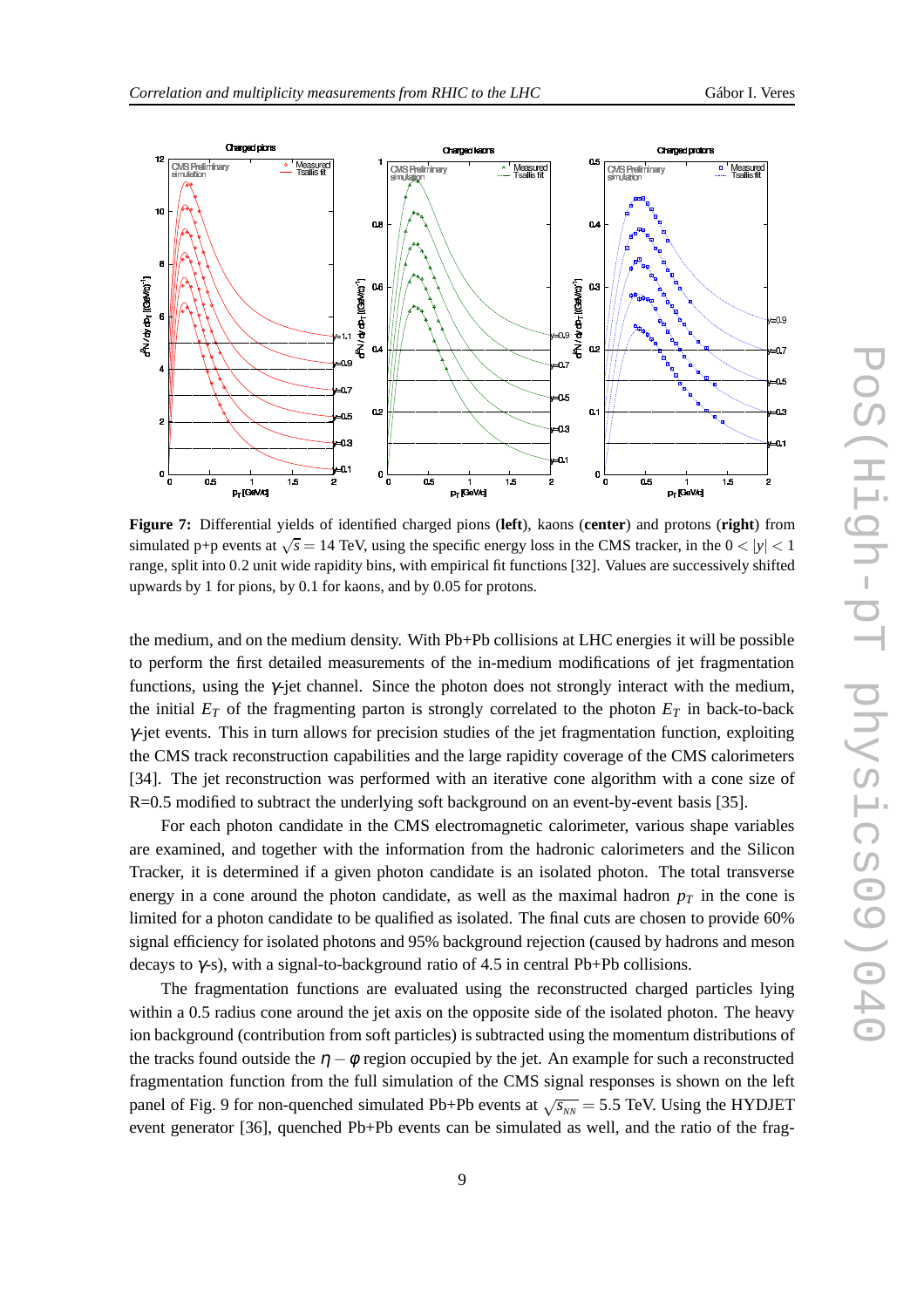

**Figure 8:** Expected statistical reach in the CMS experiment for the nuclear modification factor,  $R_{AA}(p_T)$ , for inclusive charged hadrons in central Pb+Pb collisions generated with HYDJET [36] for a nominal integrated luminosity of 0.5 *nb*−<sup>1</sup> , for minimum bias data (**left**) and for data triggered on high-*E<sup>T</sup>* jets (**right**) [33].

mentation functions can be evaluated, shown on the right panel of Fig. 9 [34]. The deviation of this ratio from unity is quantitatively related to the parton energy loss in the created medium. Thus, for a data set corresponding to one nominal year of CMS Pb+Pb running, these measurements will be sensitive to the foreseeable changes in the fragmentation functions relative to parton fragmentation in vacuum, with the presently expected systematic and statistical uncertainties.

# **5. Summary**

Correlation and multiplicity measurements in heavy ion collisions were discussed starting from the recent interest and results on correlations with a high-*p<sup>T</sup>* trigger particle by the PHO-BOS experiment, that has extended the longitudinal  $(\Delta \eta)$  reach of the measurement leading to consequences on the interpretation of the 'ridge' effect. The necessity of the large experimental  $\eta$ coverage and the importance of the bulk properties and underlying correlations, like *dN*/*d*<sup>η</sup> and *v*2, was emphasized. Examples of spectacular scaling features of bulk quantities explored at RHIC were also presented. Finally, preparations for the LHC data taking, particularly the analysis of simulated p+p and Pb+Pb events were summarized, including a method to evaluate  $dN/d\eta$  distributions using the early  $p+p$  data, as well as  $R_{AA}$  and jet fragmentation function measurements using triggering on jets and gamma-jet events, respectively.

### **Acknowledgments**

The author is the member of the PHOBOS and the CMS Collaborations, from where the presented publicly available data and information were obtained. The author acknowledges the support of the Hungarian OTKA grants F 49823, T 48898, NKTH-OTKA grant H07-C 74248 and the Zoltán Magyary Postdoctoral Fellowship.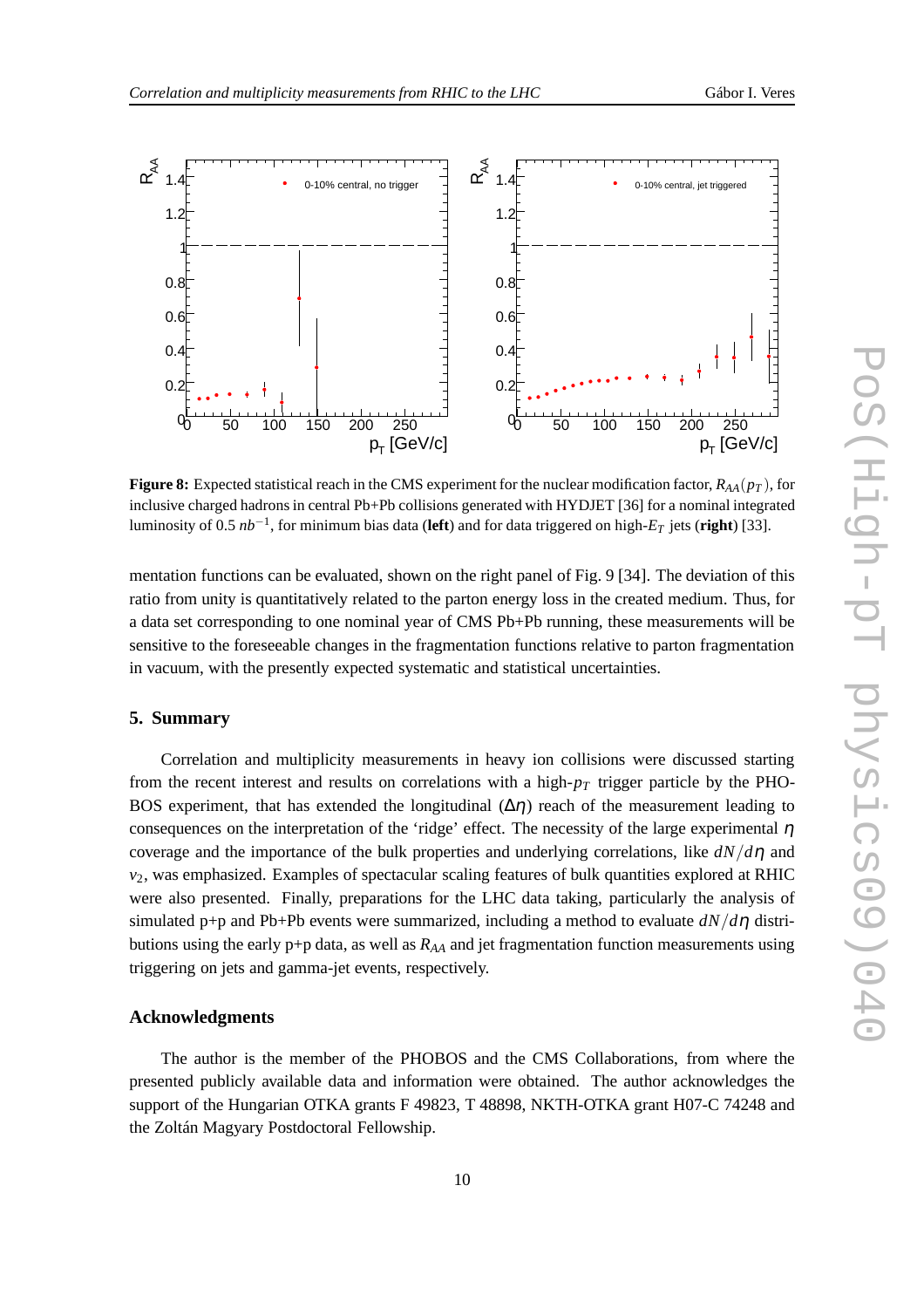



**Figure 9: Left:** fragmentation function extracted from simulated central Pb+Pb collisions (symbols) and the MC truth signal (line) using the CMS apparatus at  $\sqrt{s} = 5.5$  TeV/nucleon pair [34]. These functions are obtained using a CMS ECAL cluster cut of *E<sup>T</sup>* > 70 GeV and are corrected for the underlying Pb+Pb event. The unquenched jets were generated with PYTHIA [12], and the unquenched underlying event, generated by HYDJET [36], is subtracted. **Right:** ratio of the quenched to unquenched fragmentation functions for Pb+Pb events using a minimum photon *E<sup>T</sup>* of 70 GeV. Symbols represent the ratio of the functions reconstructed from the simulated events, while the line represents the ratio of the fragmentation functions from the Monte Carlo truth.

#### **References**

- [1] Adare A *et al.* [PHENIX] Phys. Rev. C **77**, (2008) 011901(R)
- [2] Adams J *et al.* [STAR] Phys. Rev. Lett. **95**, (2005) 152301
- [3] Alver B *et al.* [PHOBOS] J. Phys. G **35**, (2008) 104080
- [4] Alver B *et al.* [PHOBOS] Phys. Rev. Lett. (submitted), *Preprint* arXiv:0903.2811
- [5] Wong C Y *Preprint* ArXiv:0712.3282 (2007)
- [6] Wong C Y Phys. Rev. C **76**, (2007) 054908
- [7] Back B B *et al.* [PHOBOS] Nucl. Phys. A **757**, (2005) 28
- [8] Back B B *et al.* [PHOBOS] Phys. Lett. **B578**, (2004) 297
- [9] Back B B *et al.* [PHOBOS] Phys. Rev. Lett. **91**, (2003) 072302
- [10] Adler S S *et al.* [PHENIX] Phys. Rev. C **69**, (2004) 034910
- [11] Adams J *et al.* [STAR] Phys. Rev. Lett. **91**, (2003) 172302
- [12] Sjöstrand T *et al.* Computer Phys. Commun. **135**, (2001) 238, PYTHIA 6.325, default settings.
- [13] Adler C *et al.* [STAR] Phys. Rev. Lett. **90**, (2003) 082302
- [14] Putschke J [STAR] J. Phys. G: Nucl. Part. Phys. **34**, (2007) S679
- [15] Armesto N, Salgado C and Wiedemann U Phys. Rev. Lett. **93**, (2004) 242301
- [16] Chiu C B and Hwa R C Phys. Rev. C **72**, (2005) 034903